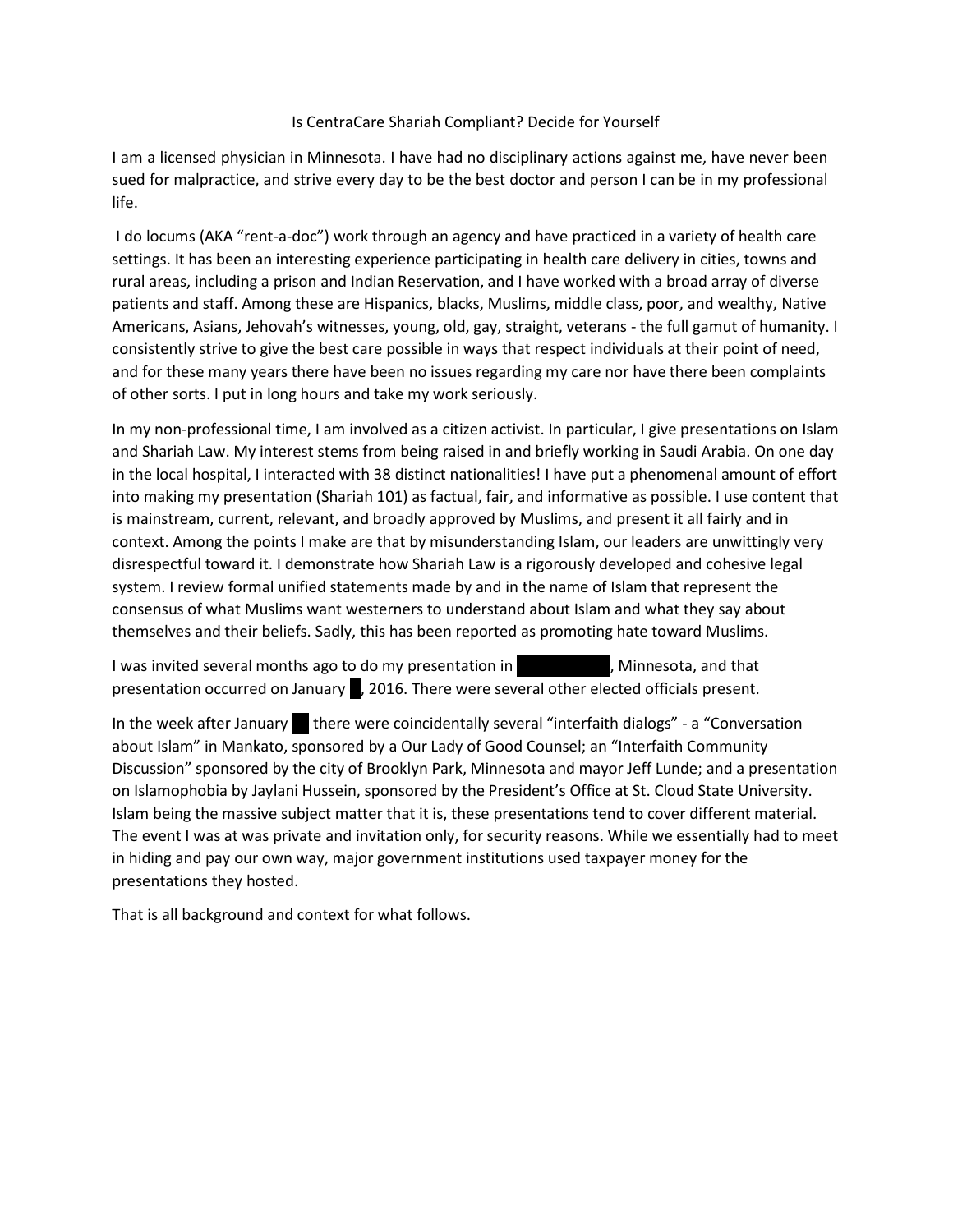I have worked at CentraCare Health locations for the past 6+ years, at 4 different locations within the system. I have had excellent working relations with staff and patients at all locations, and just a week prior to my presentation I was told by the clinic manager in my then current location that they would be needing my services - as much time as I could provide - for at least the next 5 months. Less than one week later (possibly as little as 4 days later) my agency received a call from CentraCare indicating that my services were no longer desired. No reason was given.

Less than one week later, my agency received a call from CentraCare indicating that my services were no longer desired. No reason was given.

## I find the timing odd.

Actually, I don't. I have no doubt that word got to the powers that be at CentraCare about my nonmedical, citizen education activities and they decided (based on misreporting about my presentation) that being deferential to Islam was more important than having adequate staffing at their facilities. This is after 6+ years of no complaints, and no indication on the ground of any difficulty, and after having been told just a few weeks earlier that they would need as much of my time as I could provide until July.

While CentraCare was under no legal obligation to continue to use my services (that is the price of being an "independent contractor"), I find this not only a very poor way to treat people on a human level but also a worrisome indication of how advanced deference to Islam already is in our state.

Let's be crystal clear about what has happened. Centacare Health, the dominant entity providing health care services in central Minnesota, has made a formal decision that it is a higher priority for them to please the interests of Islam than to provide access to care for its patients. In addition, they have determined that pleasing Islam is such a high priority that basic standards of human decency, such as offering me an opportunity to respond to (or even be aware of) any concerns that might have been raised, should be ignored.

There is no claim that I provided poor care. There is no claim of any sort of maltreatment of any individual. There is no allegation of drug use, sexual impropriety, or criminal or unethical behavior. When I gently confronted the clinic manager in my current location, I was told that it was the topic (of Islam) itself that was the issue, and that it did not fit in with "the culture" they sought to create. I could also tell that the decision had been imposed on her. Indeed, she and I had discussed hosting my presentation in that community only a week earlier. I am concerned for my professional reputation. I believe there are powerful forces that were brought to bear in a very short period of time in order for this sort of bizarre and extreme reaction to come from such a large, well-established, professional health care organization.

I am concerned that sharing this information will cause a flood of false allegations to be created, and so I am putting CentraCare and anyone associated with this decision on notice that it is my intent to hold them responsible for any libel, slander, loss of reputation, loss of employability and other harm that may come my way as a result of their misdeed(s).

This necessary response goes against every fiber of my being; those fibers being honesty, transparency, communication, collaboration, conflict resolution, and continuous improvement and healing. CentraCare, with one phone call, has shattered the trust necessary for any of those attributes to survive.